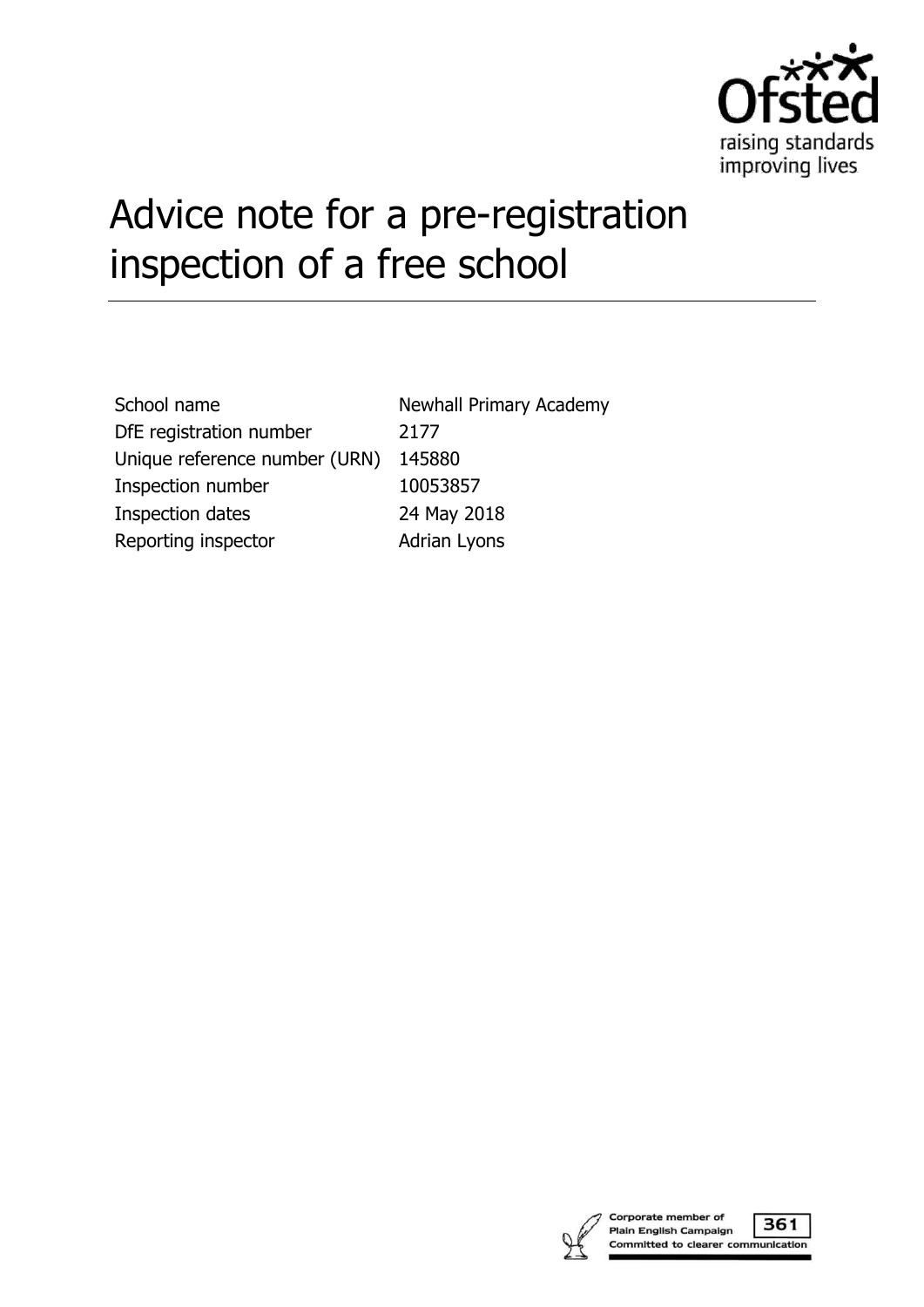

## **Information about the inspection**

This inspection was conducted by Ofsted at the request of the Secretary of State for Education. It was carried out under section 99(1) of the Education and Skills Act 2008 $1$ 

In carrying out this type of inspection, inspectors assess the extent to which the school is likely to meet 'The Education (Independent School Standards) Regulations 2014' when it opens.<sup>2</sup>

# **Information about the registration**

| Number of day pupils              | 460            |
|-----------------------------------|----------------|
| Age range                         | $2 - 11$       |
| <b>Gender of pupils</b>           | Mixed          |
| Type of special educational needs | Not applicable |

The school is seeking registration as a free school for:

# **Context of the school**

This new provision is a primary school within the REAch2 multi-academy trust (MAT). Newhall Primary Academy will be situated on a new development of residential housing on the edge of Harlow.

Newhall Primary Academy will be a school in its own right, but will work in partnership with other schools within the MAT, and other schools across Harlow.

The school is due to open in September 2018, in new, purpose-built accommodation on a large, attractive site. Leaders have plans to initially admit 43 children in Reception. It is anticipated that, when full, the school will accommodate 420 children and pupils from Reception through to Year 6. It is anticipated that there will be further 40 places in the 2 to 4 age group in the nursery. An application has been made for a further 16 places for 0 to 2 provision.

REAch2 MAT is the largest primary-only academy trust in the country. It is currently supporting 55 primary schools across England.

## **Advice to the Secretary of State for Education**

| <b>Overall</b> | The school is likely to meet all the independent school standards |
|----------------|-------------------------------------------------------------------|
| outcome        | when it opens                                                     |
|                |                                                                   |

[www.legislation.gov.uk/ukpga/2008/25/section/99](http://www.legislation.gov.uk/ukpga/2008/25/section/99)

[www.legislation.gov.uk/uksi/2014/3283/schedule/made; P](http://www.legislation.gov.uk/uksi/2014/3283/schedule/made)art 1 to Schedule 1 is not reported against because it does not apply to academies, free schools, studio schools and UTCs.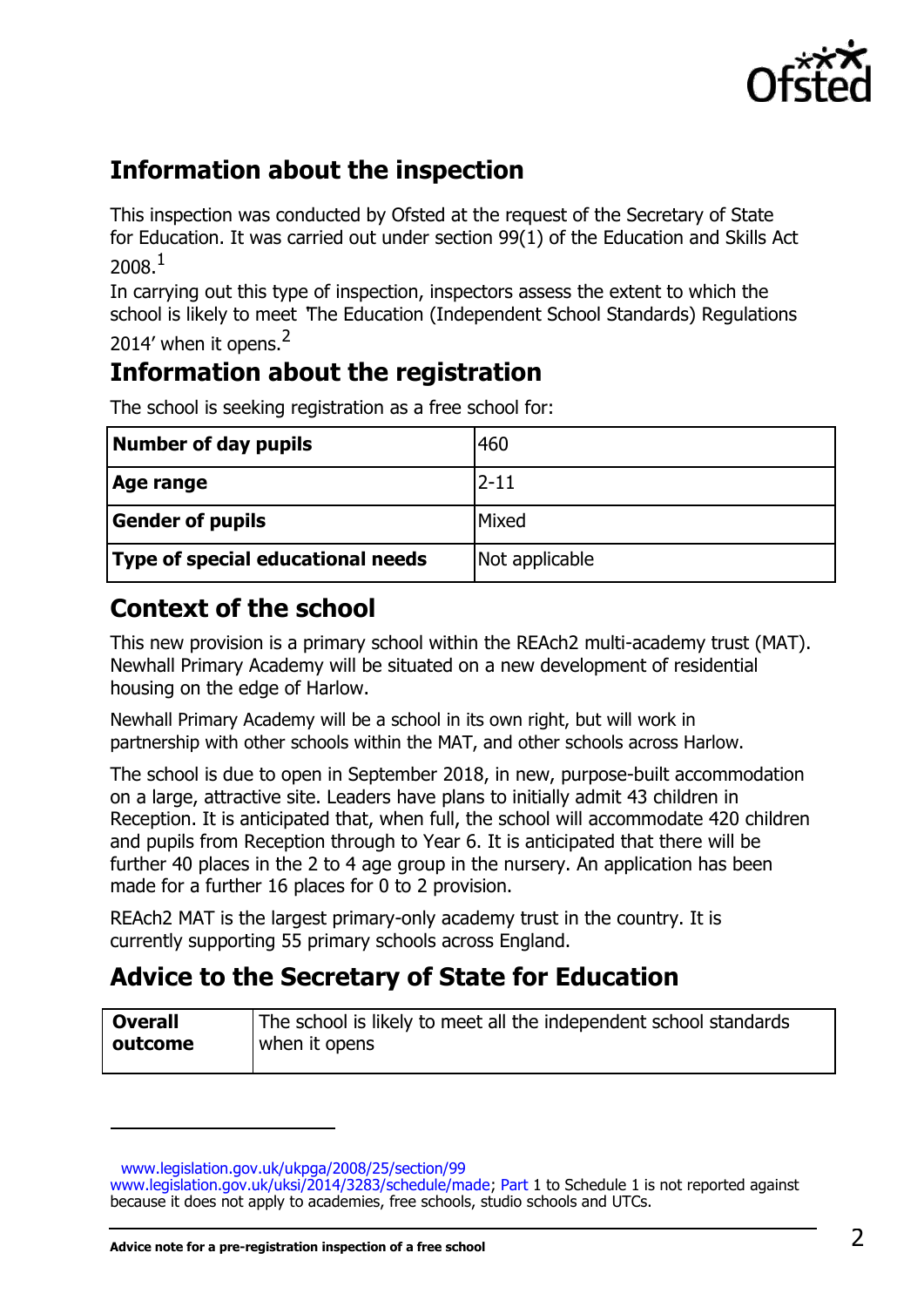

## **Compliance with The Education (Independent School Standards) Regulations 2014<sup>3</sup> Part 2. Spiritual, moral, social and cultural development of students**

The school is likely to meet all the standards in this section. The curriculum planning addresses and supports well pupils' spiritual, moral, social and cultural development (SMSC). The personal, social, health and economic (PHSE) and citizenship programmes are focused on relationships, health and well-being and living in the wider world. The headteacher is able to show how elements of SMSC are tracked through the curriculum especially in subjects such as music, art and religious education.

Leaders have taken steps to ensure that British values will be promoted in a variety of ways. Throughout the curriculum, pupils will have the opportunities to take part in activities that will promote their understanding of the rule of law, individual liberty, respect and tolerance. The school website sets out clearly how each will be addressed.

## **Part 3. Welfare, health and safety of pupils**

The school is likely to meet all the relevant standards of this section. Relevant policies that apply to other schools within the MAT are in place, several with appropriate amendments to reflect the individual circumstances of Newhall Primary Academy. Leaders have provided detailed safeguarding information which includes appropriate policies, pro-forma and plans for training. Other inspection evidence, including school and MAT policies, demonstrates that important aspects such as first aid, fire safety, health and safety and risk assessment will be compliant with statutory guidance and relevant regulations. The school's behaviour and anti-bullying policies outline how the leaders will promote good behaviour and positive relationships. They also make plain leaders' clear expectation that bullying will not be tolerated.

## **Part 4. Suitability of staff, supply staff, and proprietors**

The school is likely to meet all the relevant standards of this section. Recruitment records reflect the school's policies for safer recruitment. Records are exemplary and policies are in line with the MAT's procedures.

The single central record of checks on adults working at the school is in place and is compliant. Leaders ensure that all appropriate checks including barring and right to work are carried out prior to adults being employed at the school. There are processes in place to ensure volunteers are subject to similar checks.

[www.legislation.gov.uk/uksi/2014/3283/contents/made. P](http://www.legislation.gov.uk/uksi/2014/3283/contents/made)art 1 to Schedule 1 is not reported against because it does not apply to academies, free schools, studio schools and UTCs.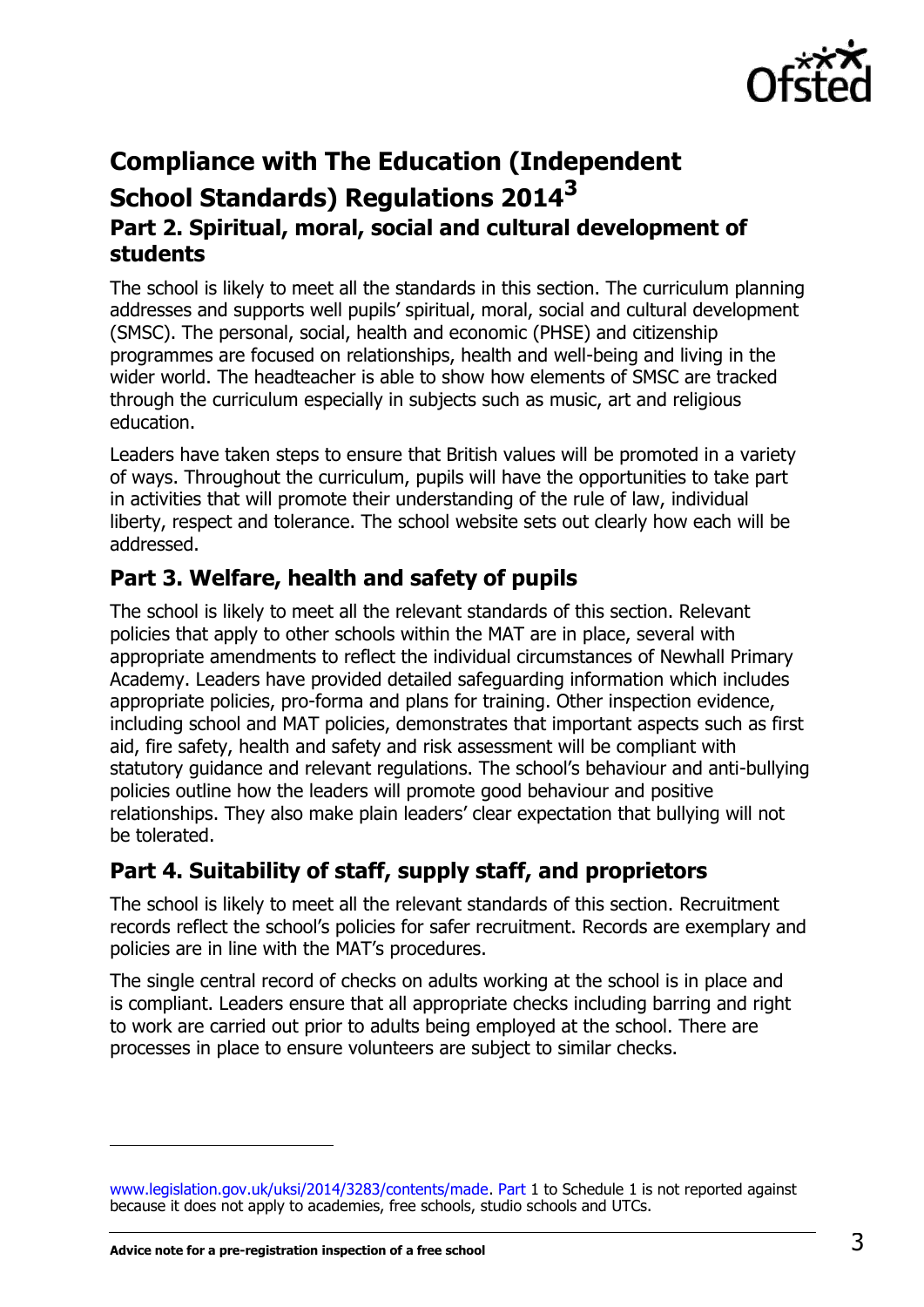

## **Part 5. Premises of and accommodation at schools**

The school is likely to meet all the relevant standards of this section. The school is purpose built and on course to provide an attractive and safe environment that will meet the academic and social requirements of those who work and learn within it well. School leaders have been involved in the internal design to ensure it reflects the school's vision and that pupils will feel safe and secure. The new building is on track to open over the summer and receive children in September 2018. It will comprise 14 classrooms, a separate Nursery/ pre-school block, an art studio, a technology/ cookery room, thus promoting a broad curriculum. The buildings supplied will meet all current requirements, including provision for first aid, toilet and medical facilities. The school has large grounds and outdoor learning spaces for early years and key stage 1. Sports areas are currently under construction. Classrooms are well designed.

#### **Part 6. Provision of information**

The school is likely to meet all the standards of this section. A comprehensive list of appropriate policies are available through the school website. The website and social media is used to publicise the school and attract potential pupils. The school will have a schedule of termly interim reports for parents, a final end of year more detailed report and termly parents' evenings. Additionally there is a clear policy on parental contact with staff and leaders.

The complaints policy is comprehensive and in line with the MAT's own processes.

#### **Part 7. Manner in which complaints are handled**

The school is likely to meet all the relevant standards of this section. There is a detailed complaints policy. This policy outlines the process and the timelines for handling complaints and already appears on the school's website.

#### **Part 8. Quality of leadership in and management of schools**

The school is likely to meet all the relevant standards of this section. The headteacher has experience of leading and improving other schools, for example taking over an underperforming school getting quickly to requires improvement and within two years to good in Ofsted inspections. She has a good understanding of the regulatory requirements. The MAT has already demonstrated clearly how it will monitor provision so that the independent school standards are met consistently.

The headteacher has plans for an appropriate curriculum, supplemented with a range of extra-curricular activities. Leaders have also developed policies which provide well for the well-being, health and safety of pupils.

## **Schedule 10 of the Equality Act 2010**

The school is likely to meet all the relevant standards of this section.The school's equality policy is appropriate. It provides an overview as to how different groups will be supported. Monitoring arrangements are fit for purpose. Both buildings in the new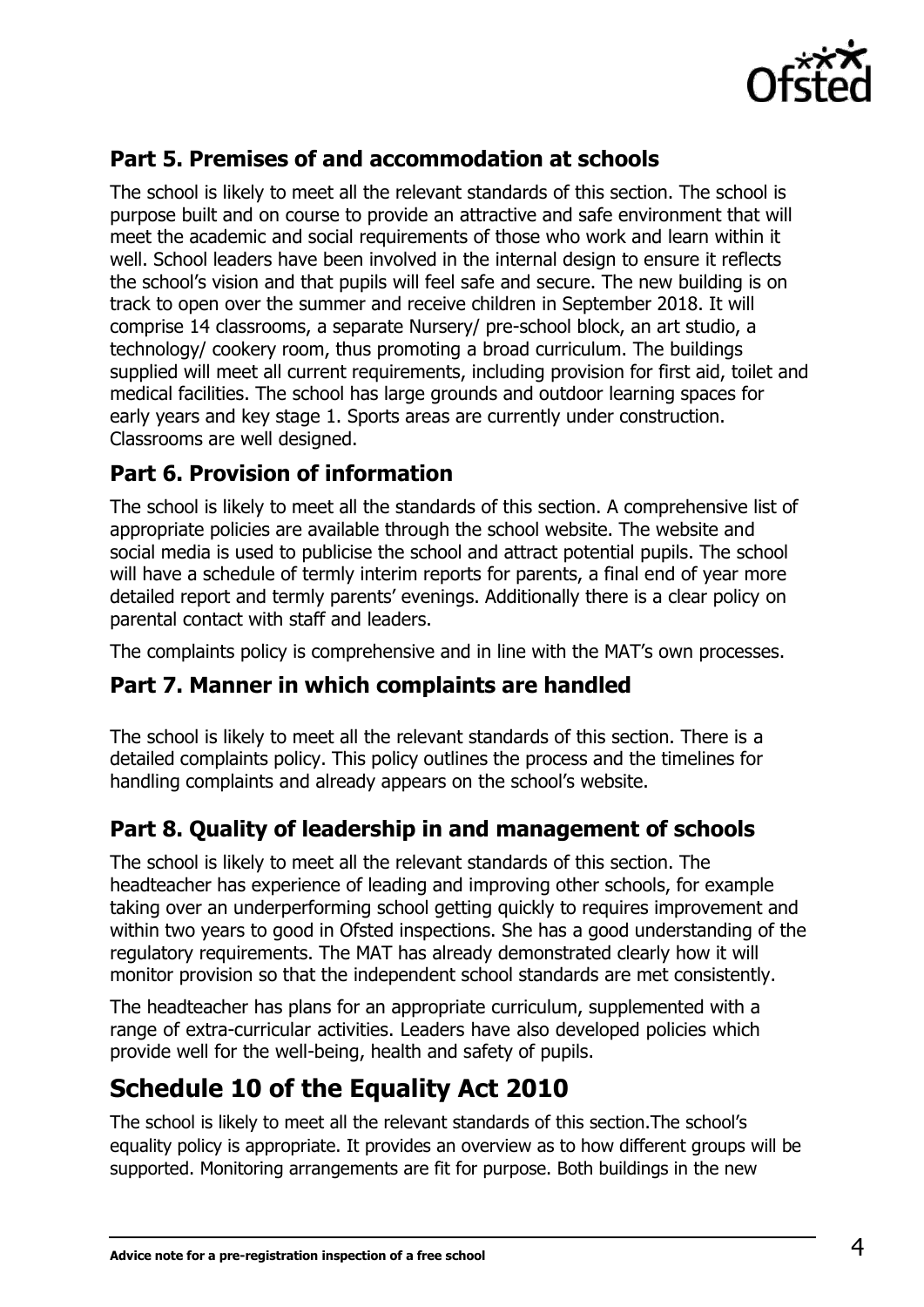

school have lifts, toilets and other facilities to improve the physical environment for pupils with disabilities.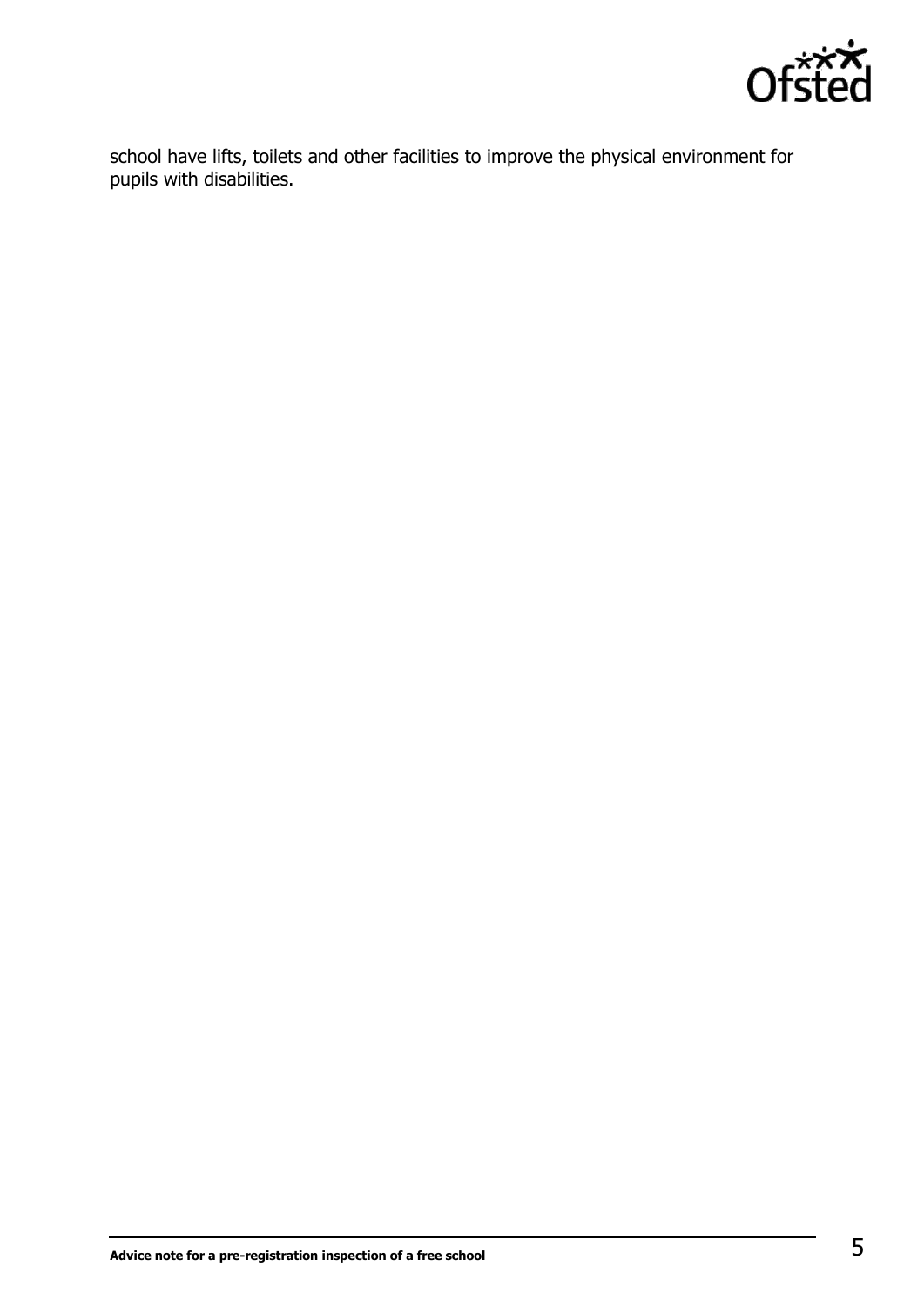

The Office for Standards in Education, Children's Services and Skills (Ofsted) regulates and inspects to achieve excellence in the care of children and young people, and in education and skills for learners of all ages. It regulates and inspects childcare and children's social care, and inspects the Children and Family Court Advisory and Support Service (Cafcass), schools, colleges, initial teacher training, further education and skills, adult and community learning, and education and training in prisons and other secure establishments. It assesses council children's services, and inspects services for looked after children, safeguarding and child protection.

If you would like a copy of this document in a different format, such as large print or Braille, please telephone 0300 123 1231, or email [enquiries@ofsted.gov.uk.](mailto:enquiries@ofsted.gov.uk)

You may reuse this information (not including logos) free of charge in any format or medium, under the terms of the Open Government Licence. To view this licence, visit [www.nationalarchives.gov.uk/doc/open-government-licence/, w](http://www.nationalarchives.gov.uk/doc/open-government-licence/)rite to the Information Policy Team, The National Archives, Kew, London TW9 4DU, or email: [psi@nationalarchives.gsi.gov.uk.](mailto:psi@nationalarchives.gsi.gov.uk)

This publication is available at [www.gov.uk/government/organisations/ofsted.](http://www.gov.uk/government/organisations/ofsted)

Interested in our work? You can subscribe to our monthly newsletter for more information and updates: [http://eepurl.com/iTrDn.](http://eepurl.com/iTrDn)

Piccadilly Gate Store Street Manchester M1 2WD

0300 123 1231 Textphone: 0161 618 8524 enquiries@ofsted.gov.uk [www.gov.uk/ofsted](http://www.gov.uk/ofsted)

© Crown copyright 2018